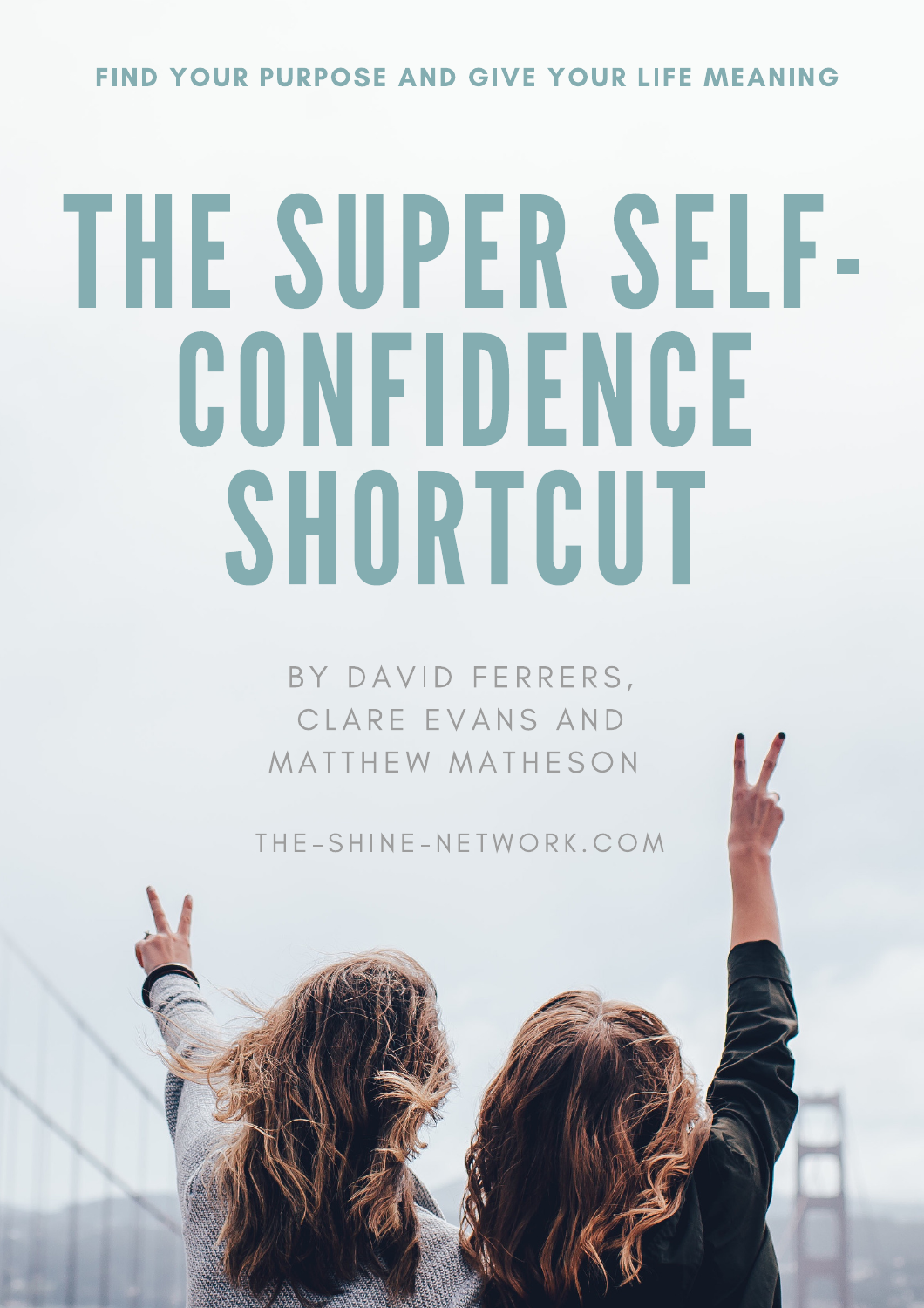Find your purpose and give your life meaning

# **The Super Self-Confidence Shortcut**

**by**

**David Ferrers, Clare Evans & Matthew Matheson**

**Founders of** [The-Shine-Network.com](http://The-Shine-Network.com)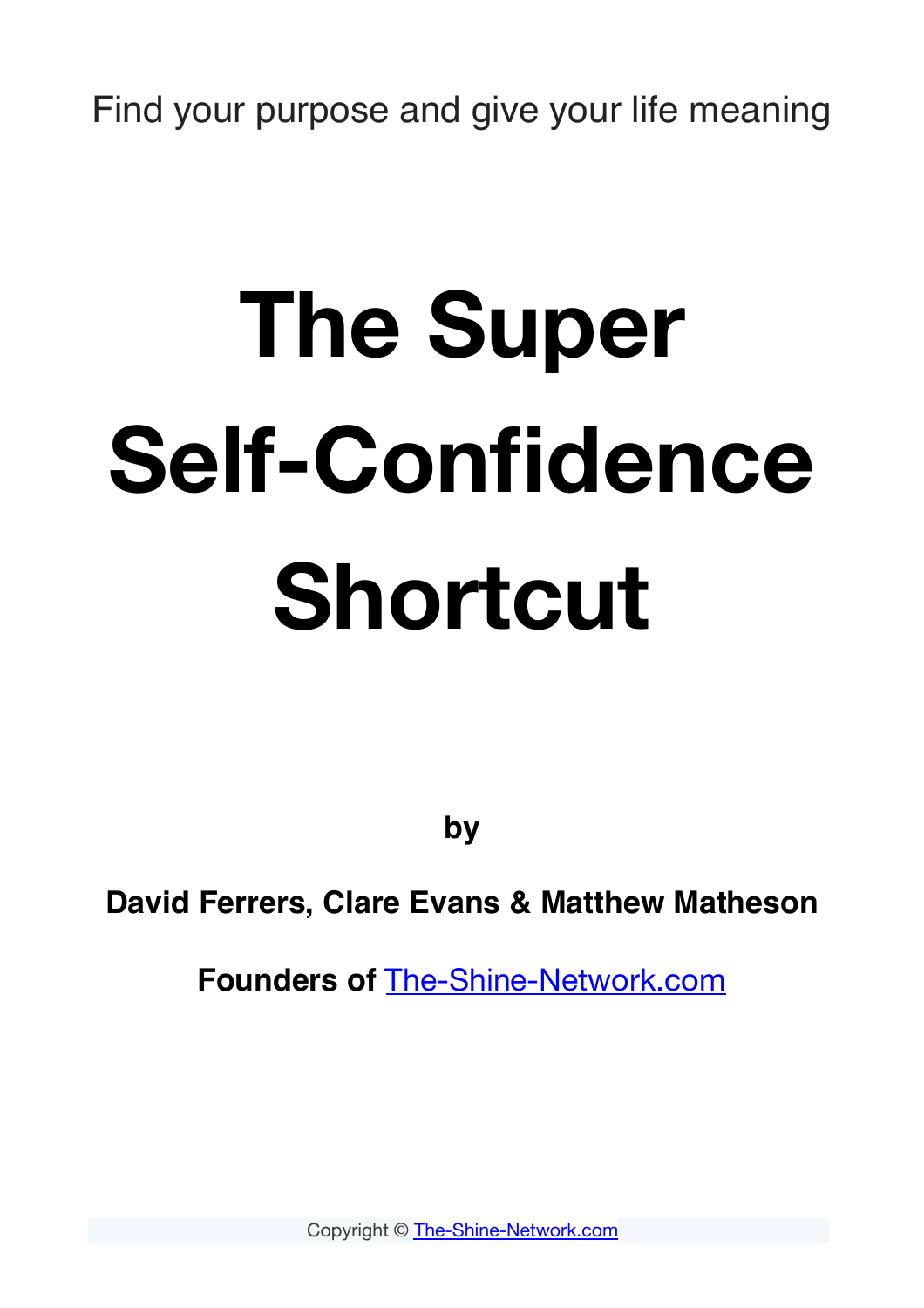#### Copyright © 2018 by The Shine Network The Super Self-Confidence Shortcut

All rights reserved. This book or any portion thereof may not be reproduced or used in any manner whatsoever without the express written permission of the author except for the use of brief quotations in a book review.

First Printing, 2018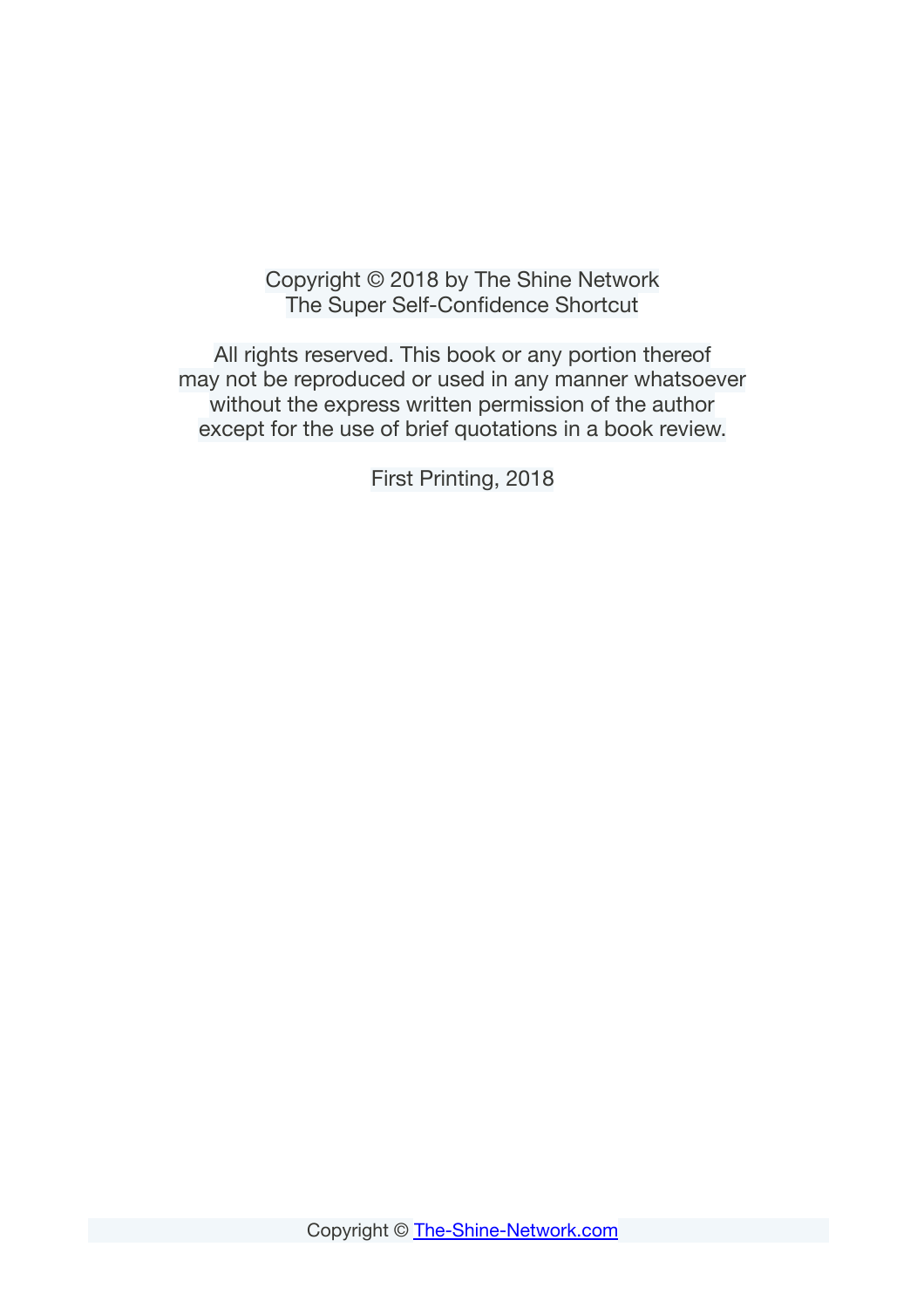#### **Table of Contents**

| What does self-confidence actually mean?                  |                |
|-----------------------------------------------------------|----------------|
| Your challenge                                            | 3              |
| Where confidence problems start                           | $\overline{4}$ |
| The burden of conditioning                                | 6              |
| The consequences of failure                               | $\overline{7}$ |
| The curse of your self-image                              | 9              |
| The way to overcome your anxieties and loss of confidence | 11             |
| How to embed new feelings and behaviours into your memory | 12             |
| How to guarantee success                                  | 13             |
| The power of optimism                                     | 15             |
| Maintaining your confidence and your mental strength      |                |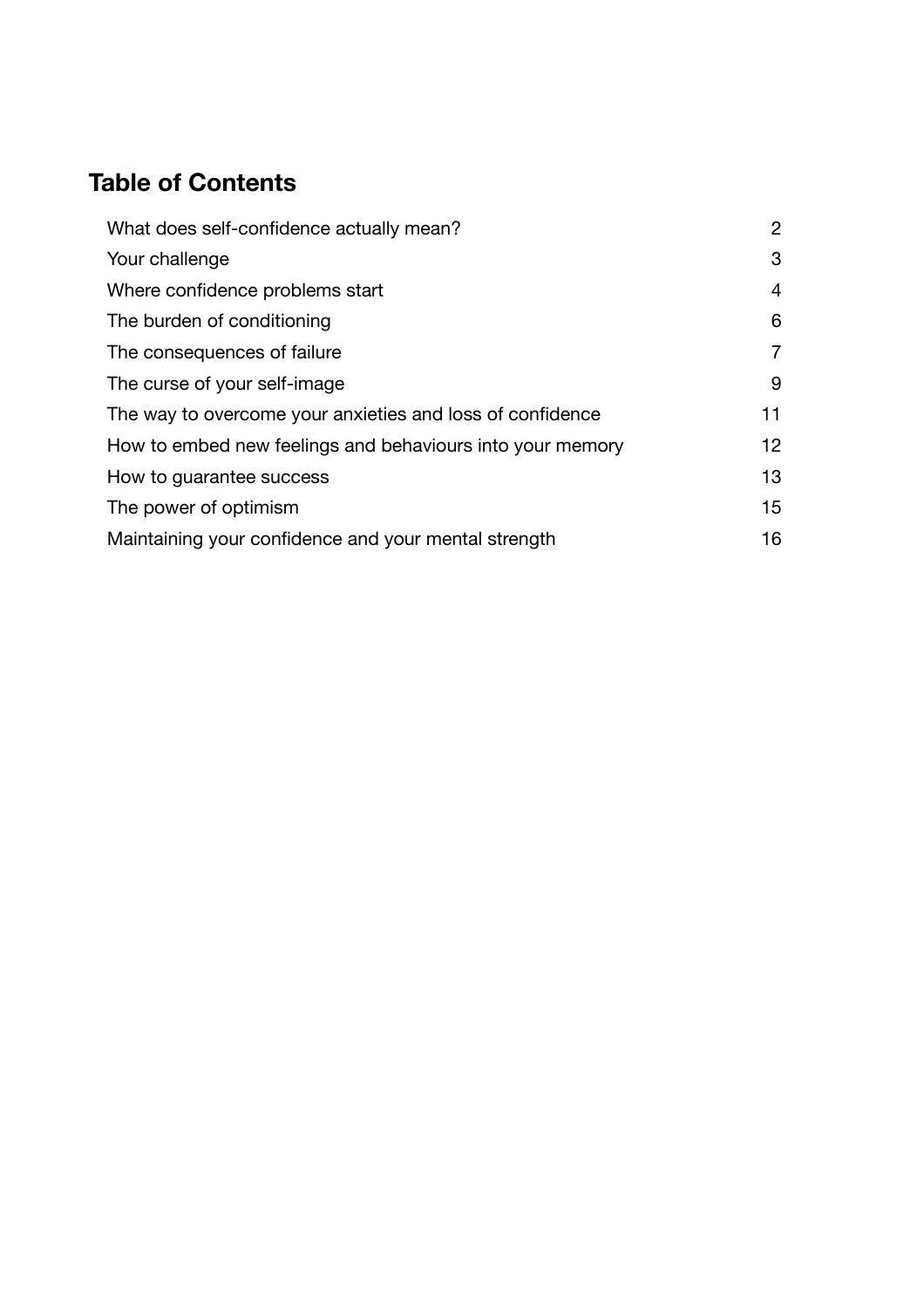#### <span id="page-4-0"></span>**What does self-confidence actually mean?**

It means we feel capable, good about ourselves, ready to accept a challenge. It is the feeling that "*I CAN.*" I can do this, I can manage this, I belong here.

To feel confident demands the suspension of fear, anxiety and doubt. Can you do this? Yes, read on………..

Your normal state of being is neutral. You are neither confident nor unconfident. You are cruising along on an even plane, in neutral, emotionally stable.

Then something happens.

Your brain immediately assesses the situation.

*"Have I been in a situation like this before? If so, what happened? What did I do last time?"*

Your memory then churns up pictures, feelings and sounds from your last encounter with a similar situation. You instinctively react - fight, flight or freeze.

If you felt confident in this type of situation last time, all is well, you immediately feel comfortable, confident that you will survive, maybe even thrive this time.

However, if you felt nervous, anxious or afraid last time you encountered something similar to this situation you will immediately generate similar feelings and your level of confidence will decline.

It is what you have stored in your memory over the course of your lifetime that dictates how you feel and react in every new situation you encounter.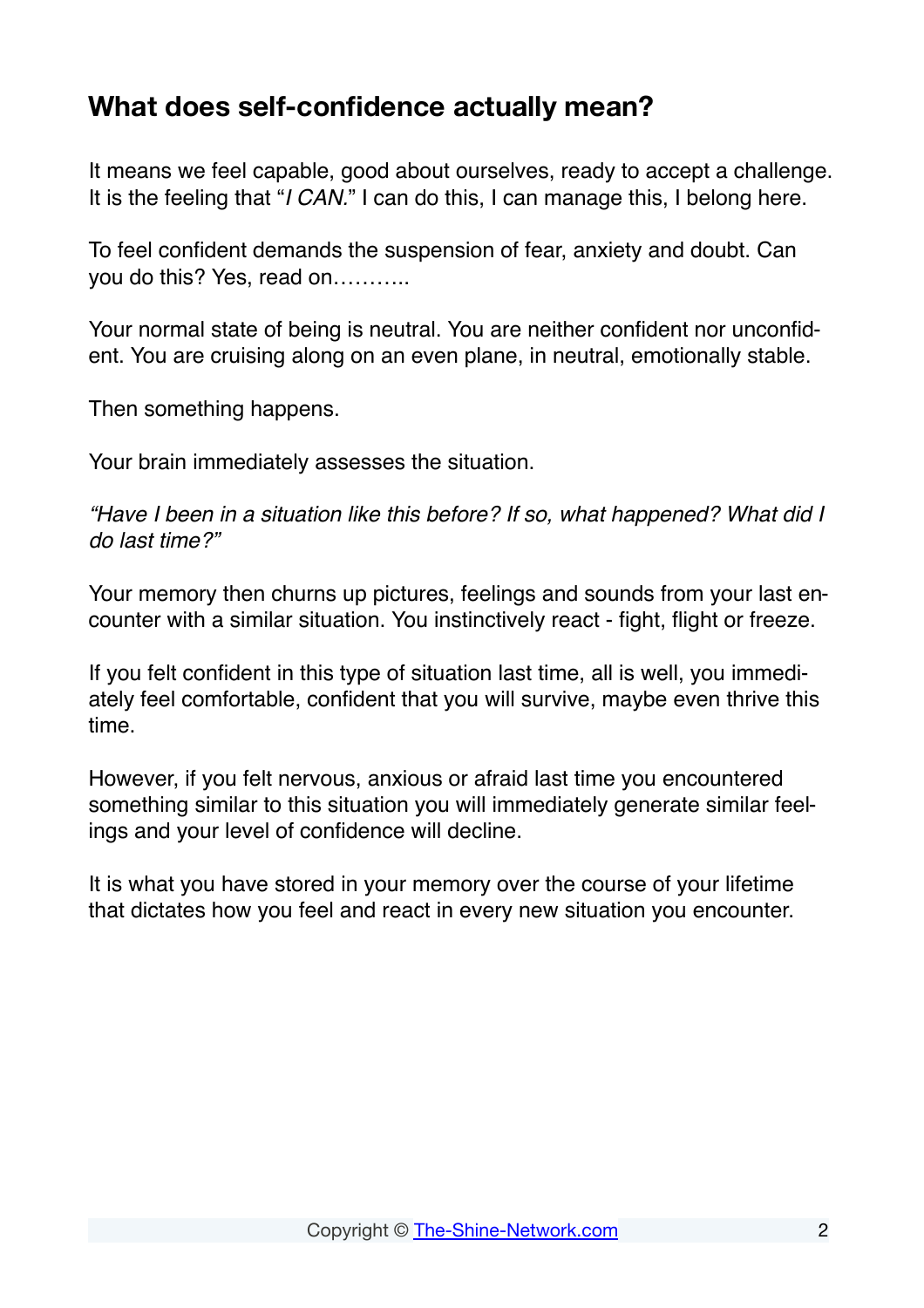#### <span id="page-5-0"></span>**Your challenge**

The challenge you face is that a lifetime of reacting in certain ways has built up a belief within you that it will always be like this. In other words, when I encounter a situation where I lose confidence I believe that this is what will always happen to me.

You have programmed both your memory and your belief system to make you feel like this - to lose confidence.

This can lead to a feeling of helplessness. You may start to believe that there is nothing you can do - that you are destined to always feel like this.

Stop, think a moment - you don't have to believe that. It is your mind, your body and your memory we are talking about here. You have the ability to replace them with whatever information, feelings and behaviour patterns you wish.

There is plenty of scientific research to show that whilst you cannot erase all of your memories you can overwrite them. You can pile so many new memories on top of your old memories that they become suppressed by the sheer weight of your new memories, then the old memories will no longer hold the same power over you.

- The next time something happens, when you ask yourself the questions: Have I been in a situation like this before?
- If so, what happened?
- What did I do last time?

A whole new way of seeing things, of feeling and behaving will emerge.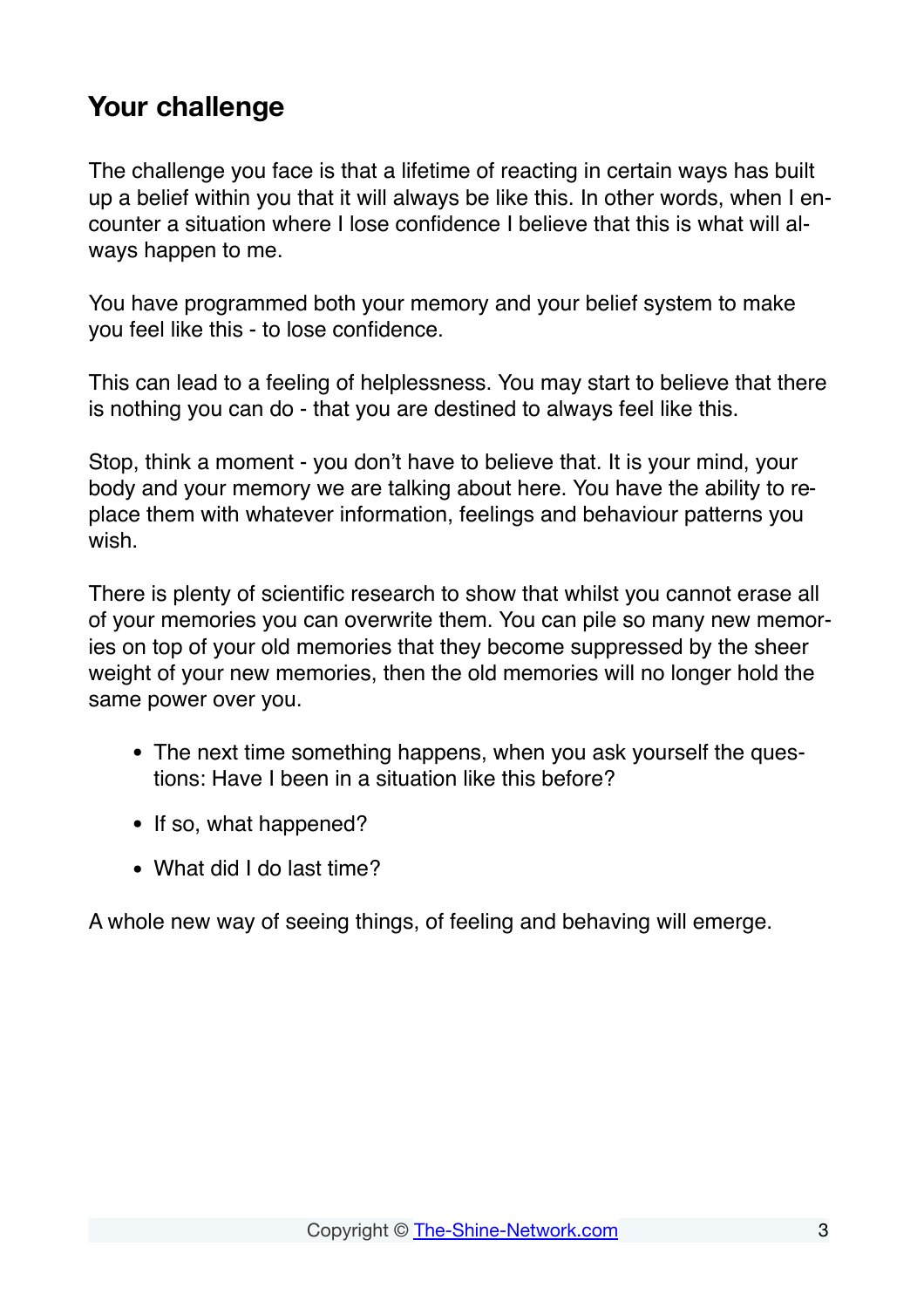#### <span id="page-6-0"></span>**Where confidence problems start**

They start when we are young.

They start with the concept of right and wrong.

They also have foundations in the concept that only success is admirable. In other words, in order to be regarded as successful we must pass exams, we must play in the top team, we must mix with popular people, be in with the in crowd.

From an early age we are expected to behave in a certain way. We are encouraged or discouraged from doing certain things. If parents are overly protective or don't encourage their children to be adventurous, they are more likely to feel inadequate or incapable.

As we grow older we are taught we must achieve a certain standard in order to make progress.

The problem with this way of measuring people is that every human being does not have the same level of skills and abilities. We all learn in different ways.

It is notable that the winner of the Sword of Honour (the reward for being the best officer cadet) at the British Army's Officer Training School at Sandhurst has never become a Field Marshall. In other words being good at learning to be an officer has never proved to be an indicator of who will learn to be a successful general.

Similarly the best sports players are infrequently the best academic students and vice versa. Good artists are only rarely good writers. Scientists are often poor orators.

The point is that no single human being can hope to be the best at everything. The top achiever in every situation they encounter.

So for most of us, our lack of confidence problems start in our early years at school and even sometimes in the home where critical parents and teachers set expectations and standards for us that we are not adequately equipped to either understand or achieve.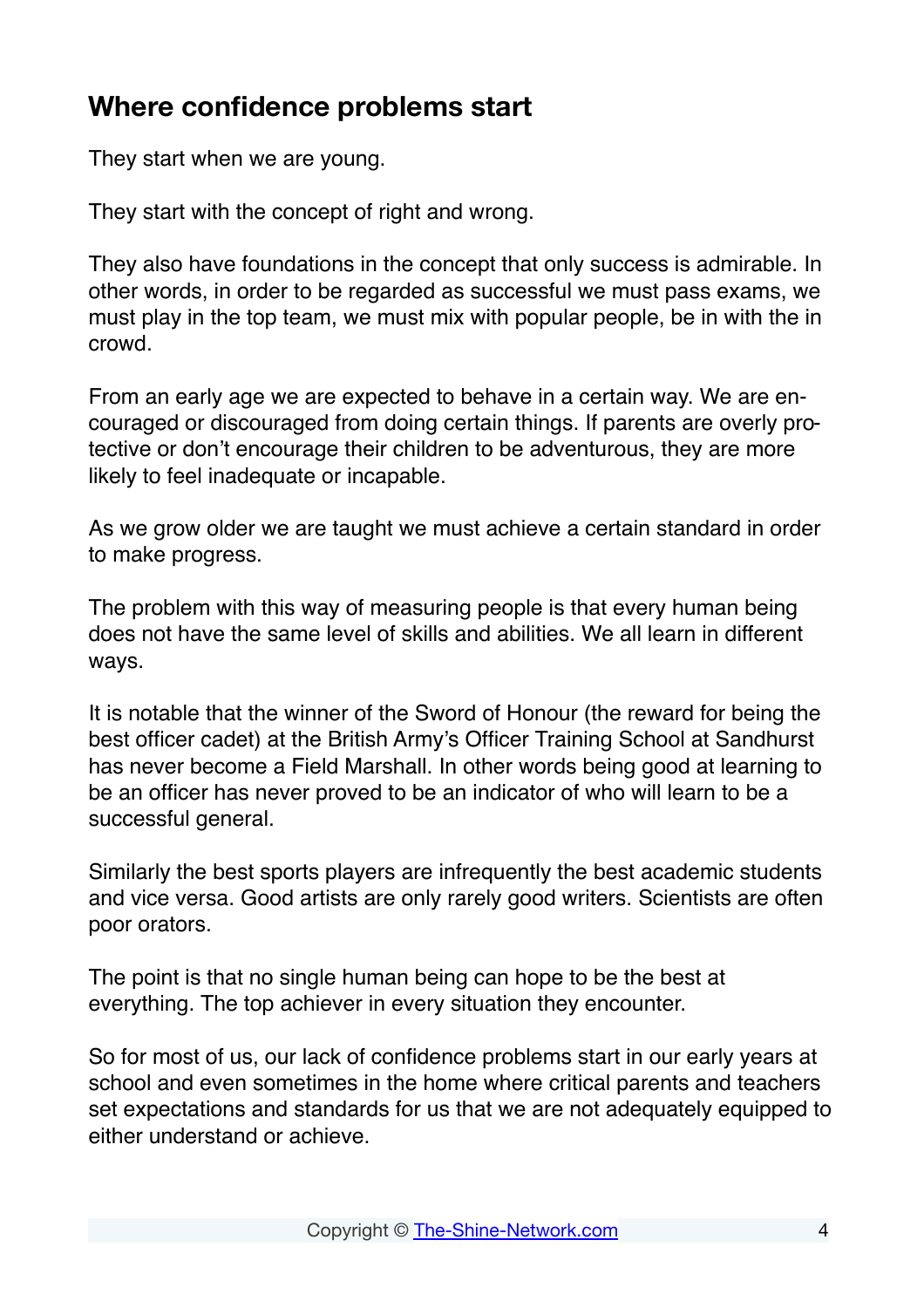You might have been good at science and maths but, if you were, the chances are that you weren't as good at art and languages. Or you may have excelled at drama and English but not done so well at chemistry and geography.

We all have strengths and weaknesses, natural aptitudes and abilities so it is highly unlikely that we will excel at everything. Yet school curricula are designed to test us in a very specific, pre-defined way on all subjects. And what they achieve, is to teach us that if we don't achieve an acceptable standard we're not good enough.

It is a lack of encouragement and acceptance when making mistakes that causes loss of confidence. It is the fear of failure and the pain resulting from failure that makes us lose confidence.

Watch a tiny baby. You will be hard pressed to find it losing confidence. As it grows the small child becomes an explorer. It moves around picking up objects, tasting them, testing them, exploring the world around it without boundaries, except those set by its parents. It learns and grows in confidence with a loving, supporting environment.

Anxious parents worry if their child doesn't talk or isn't walking by a certain age, or starts wetting the bed. They want their child to be 'normal' or what they understand or perceive to be normal. Even more they want or expect their child to be outstanding. They are already setting standards for their child and the child may not be capable of meeting their standards.

Notice that the child is not setting its own standards, it is being judged by other people's standards. But it will soon learn about failure if it does not manage to achieve those, "other people's" standards.

Your parents and teachers set up a process of constantly measuring you. You were measured against other children, against the exam system, against standards based on the aspirations of others.

As an adult you'll have measures and standards set for you in your career.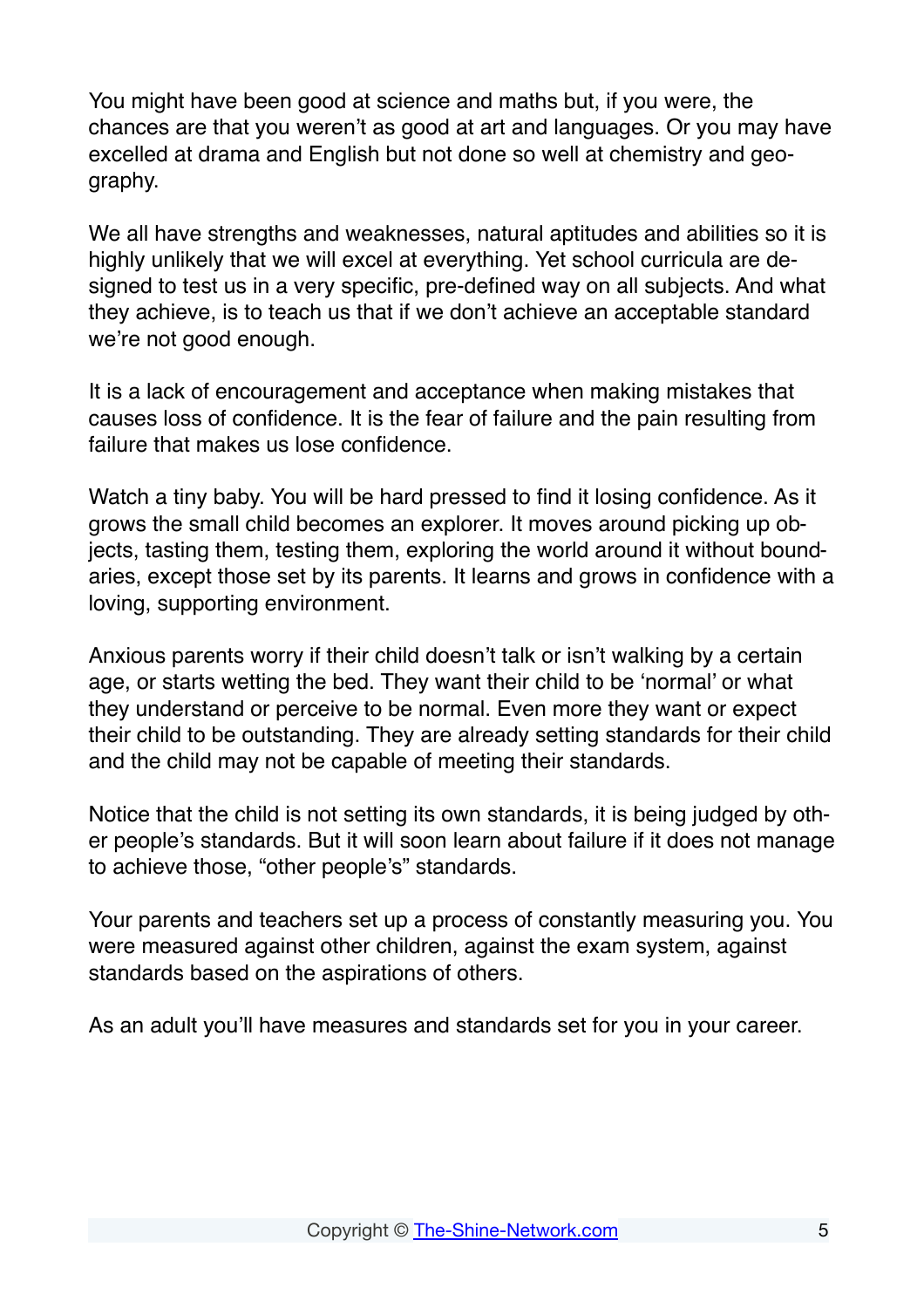#### <span id="page-8-0"></span>**The burden of conditioning**

Can you see how you learn, at an early age, that there are many areas of life in which you are destined to fail?

From an early age you learn how to react to certain situations based on what you see and learn from how others behave. You picked up on the feelings and emotions of the grown-ups around you. How they think and act has an affect on you which you take through to your adult life.

You have been conditioned to feel embarrassed, guilty, ashamed, unworthy if you fail. It was not fair to teach you, at a young age, that there were many areas of life in which you would fail. Your parents and teachers did not mean to make you feel bad. They thought they were teaching you well, but they never thought about the consequences of injecting you with the pain of failure.

Your parents and teachers had themselves been conditioned with the "right way" of doing things. The right way of teaching. The right way of bringing up well behaved children. They thought they were bringing you up to be a model citizen. They wanted you to be a good, worthy member of the human race. They were doing their best. They simply did not realise the consequences (for you) of the way that they were bringing you up.

Do not blame your parents or your teachers for the fact that you sometimes lose confidence. There is nothing to be gained by blaming others. In fact blaming others will not make you feel better. Blaming others will not cause you to gain the confidence you desire. Blaming only makes you and the person you are blaming feel bad, if they know you are blaming them.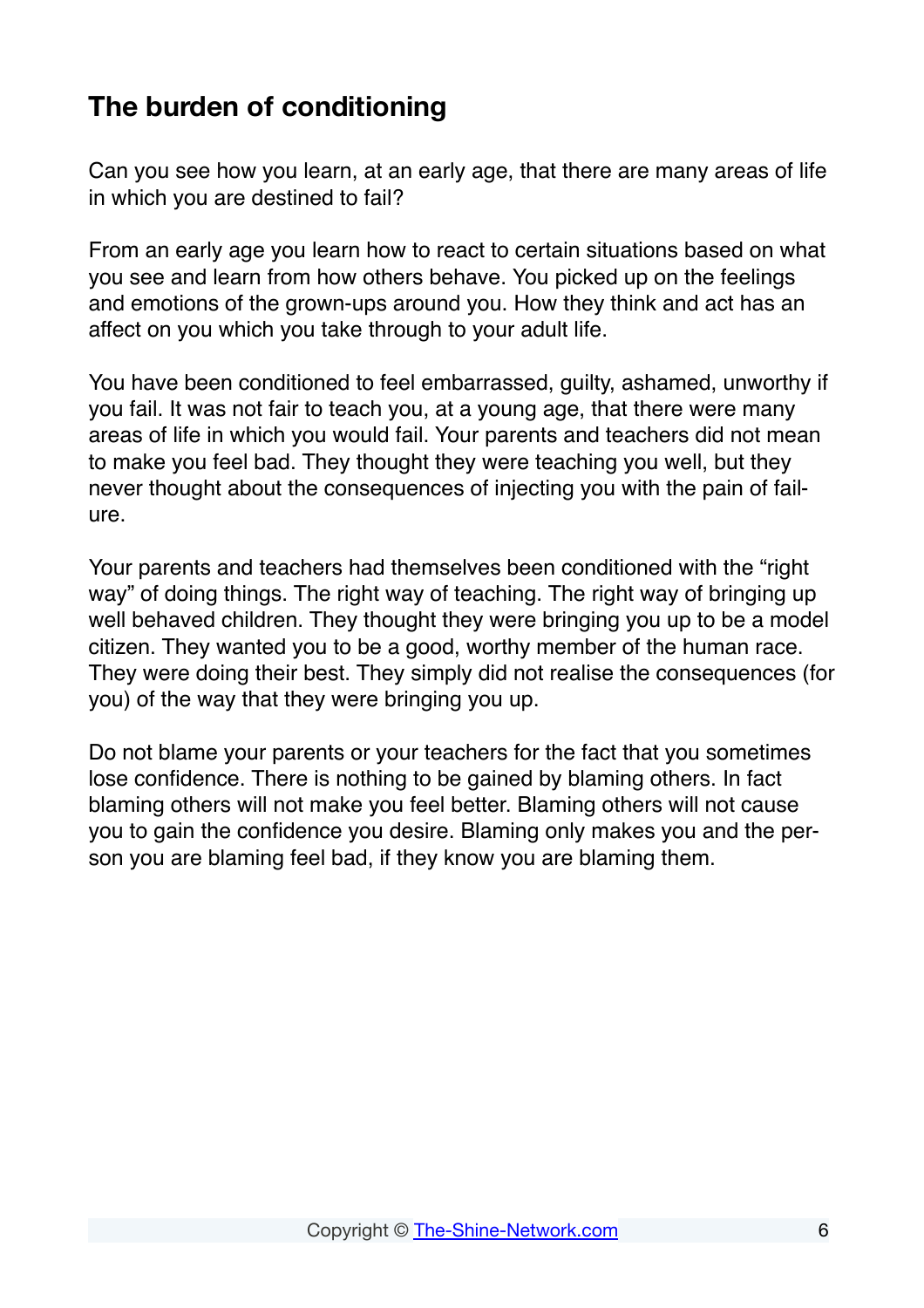#### <span id="page-9-0"></span>**The consequences of failure**

What is failure? It is simply that you made mistakes or did not reach a particular goal. Perhaps it was not possible to reach that goal. Perhaps there was someone better than you on that day who got there before you.

The real problem here, is how you are measuring failure. You have fallen in to the trap of measuring success or failure according to a score card.

Life isn't a game of football or chess or any other game that has an absolute result. Where winning is the whole point of playing the game.

You are playing the game of life. You will play hundreds and hundreds of smaller games during the time that you are a resident of planet earth. Even the very top teams are never at the top of the league tables all of the time. Other teams come along and beat them from time to time. Bear in mind that the top teams are only top of one particular sport or game. They would not achieve the same level of success if asked to play another sport or game. Yet you measure yourself all the time against the very best and you allow yourself to feel bad when you do not measure up or win every game.

#### Are you crazy?

Think about your last failure. The last time you lost confidence, the last time when you felt bad about your result. Now ask yourself these questions:

- Did you feel bad as a result of this failure? Yes/No
- How long did the bad feeling last for?
- Does it make you a bad person that you did not reach the goal? Yes/ No
- Will you die because you did not reach that goal? Yes/No
- Did you do your best? Yes/No
- When you review this failure in your mind is there anything humorous about the way that you reacted to the result? Yes/No

Only if you failed to do your best do you have any reason to feel bad about the result. If you gave up, or lowered your standards then you're right to feel disappointed, unless you had a good reason. But even if you feel bad about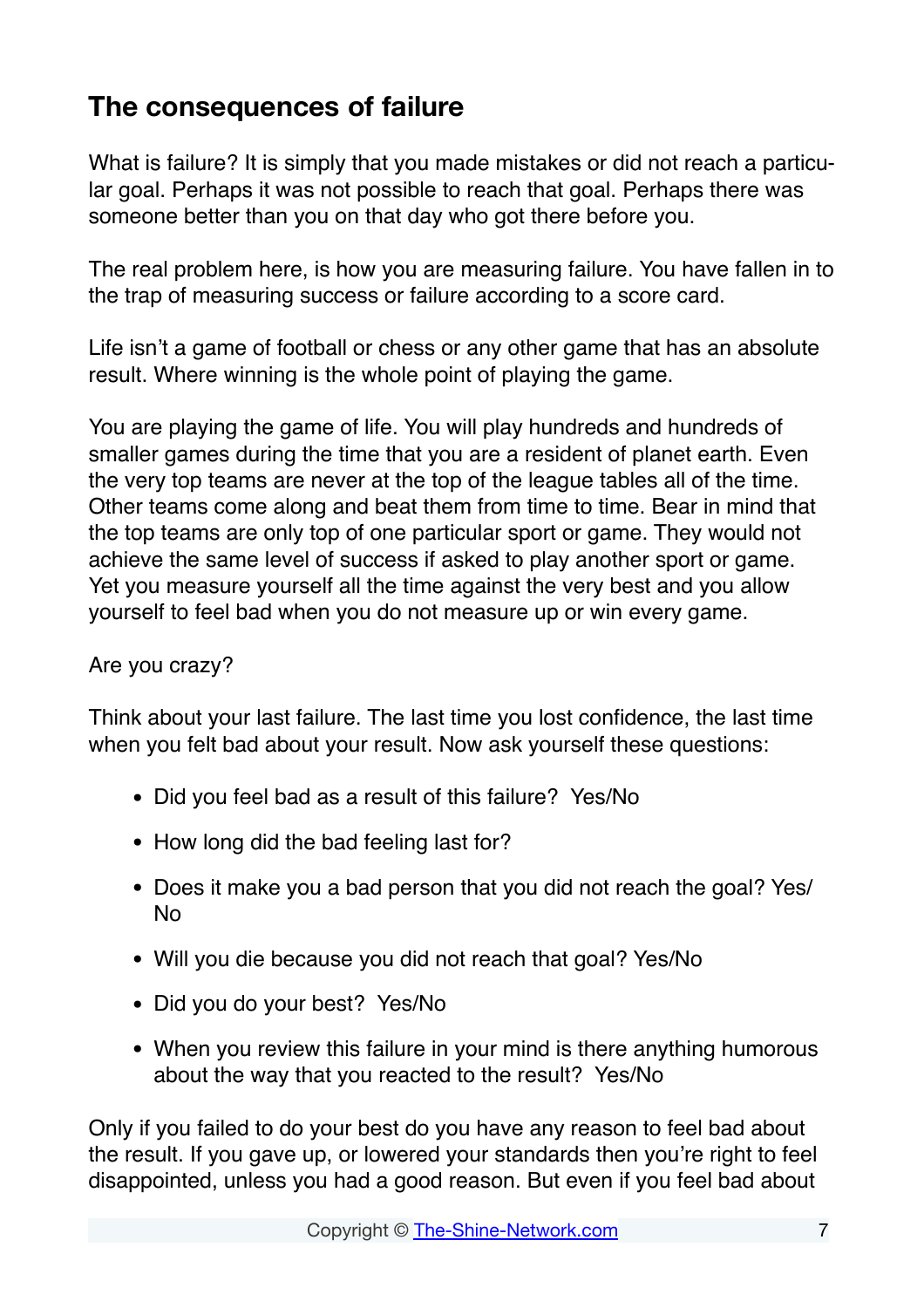the level of effort you expended, you can still determine to do better next time and you can learn from the experience. There is no reason to lose confidence because of this one result.

The best consequence of making mistakes or failing is the learning. Analyse what happened.

You can either learn that this is a field of activity in which someone with your skills and abilities could not expect to do well.

Or,

you can learn that this is an activity in which you need to make a determined effort to improve your skills and abilities, so by doing your best next time you will achieve a better result.

Note: if you decide to take the second option you should not set yourself an absolute target, like winning, but you should just determine to improve and do your best. Winning is always dependent on too many variables, the weather, the strength of the opposition, your biorhythms on the day as well as those of other competitors etc. etc.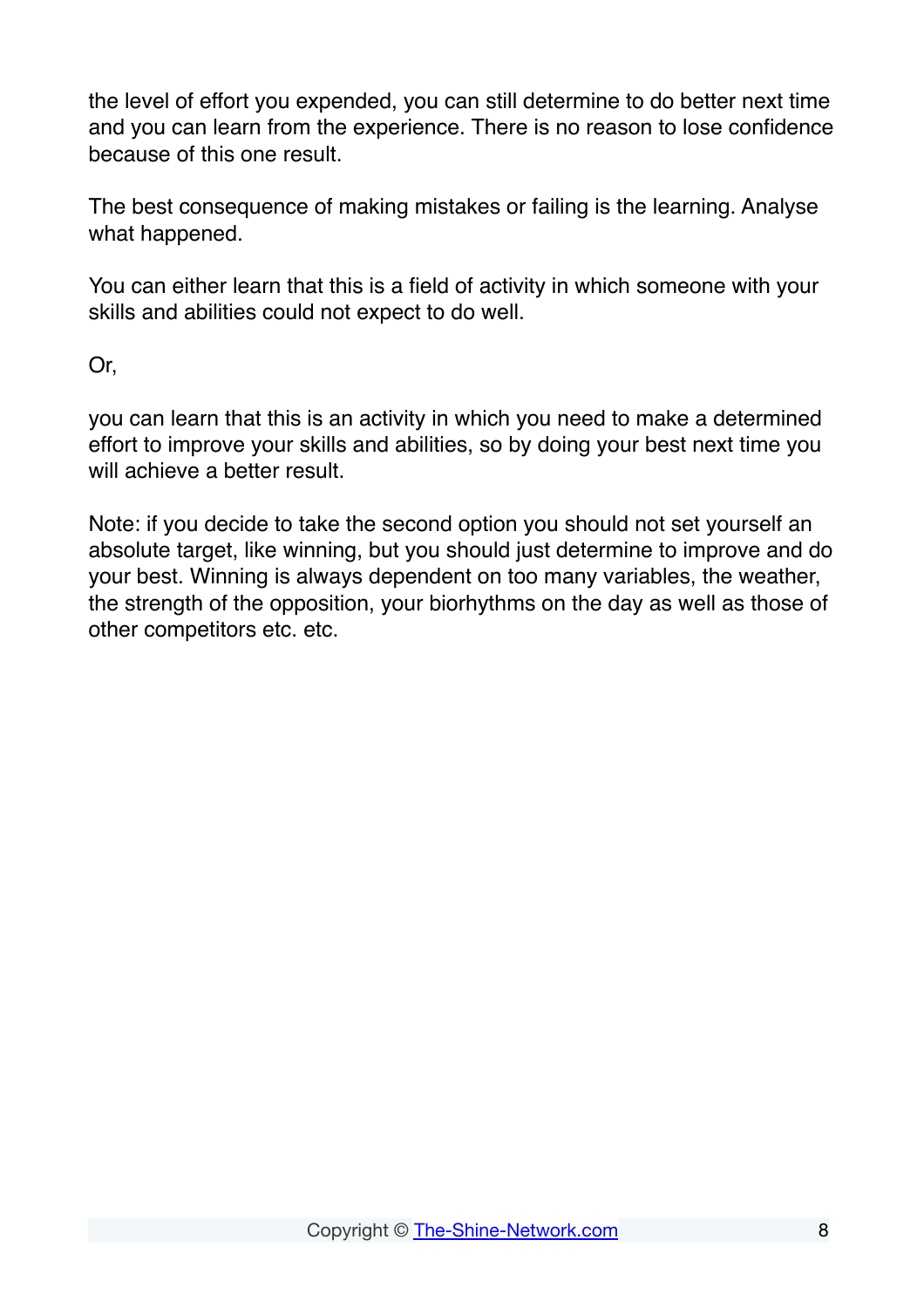### <span id="page-11-0"></span>**The curse of your self-image**

Fear of making mistakes, fear of humiliation.

Your self-image comes from how you feel about yourself at a given moment in time and how you judge your sense of worth.

Ask yourself this: "are you meant to be perfect?" Have you ever seen someone set ridiculously high expectations only to fail? Have you been that person, on the receiving end of laughter or disappointment resulting from your failures?

Whenever your self-confidence takes a dip it is nearly always because you too had set yourself a target beyond your capabilities and failed to reach it. Your failure is painful because your only measure of success or failure was whether or not you hit your target. And your failure dented your self-image.

Accept that you are not perfect. Oh dear, did your self-image just take a hit?

We can all excel at many things, but it's important to know what those things are and to recognise that being great at one thing does not equip you to be the best at everything you will encounter in life.

It is impossible and indeed not desirable to lead an error free life. There will always be areas where your abilities will be less than those required for high achievement. There will always be mistakes. There will always be unforeseeable, unpredictable occurrences that you could not have planned or trained for.

Part of the joy of life is its unpredictability, the surprises that give us an adrenaline rush of excitement of joy. Making mistakes and learning from them.

It is normal to make mistakes, normal to bite off more than we can chew, normal to set our sights on the unattainable, normal to slip on a banana skin and it is normal to believe that we are better than we are.

The lesson we have to learn is to be realistic and to accept that we will never be top of the class at everything we do. But if we can enjoy the challenge and do our best, we can still get a lot of pleasure out of new challenges and experiences.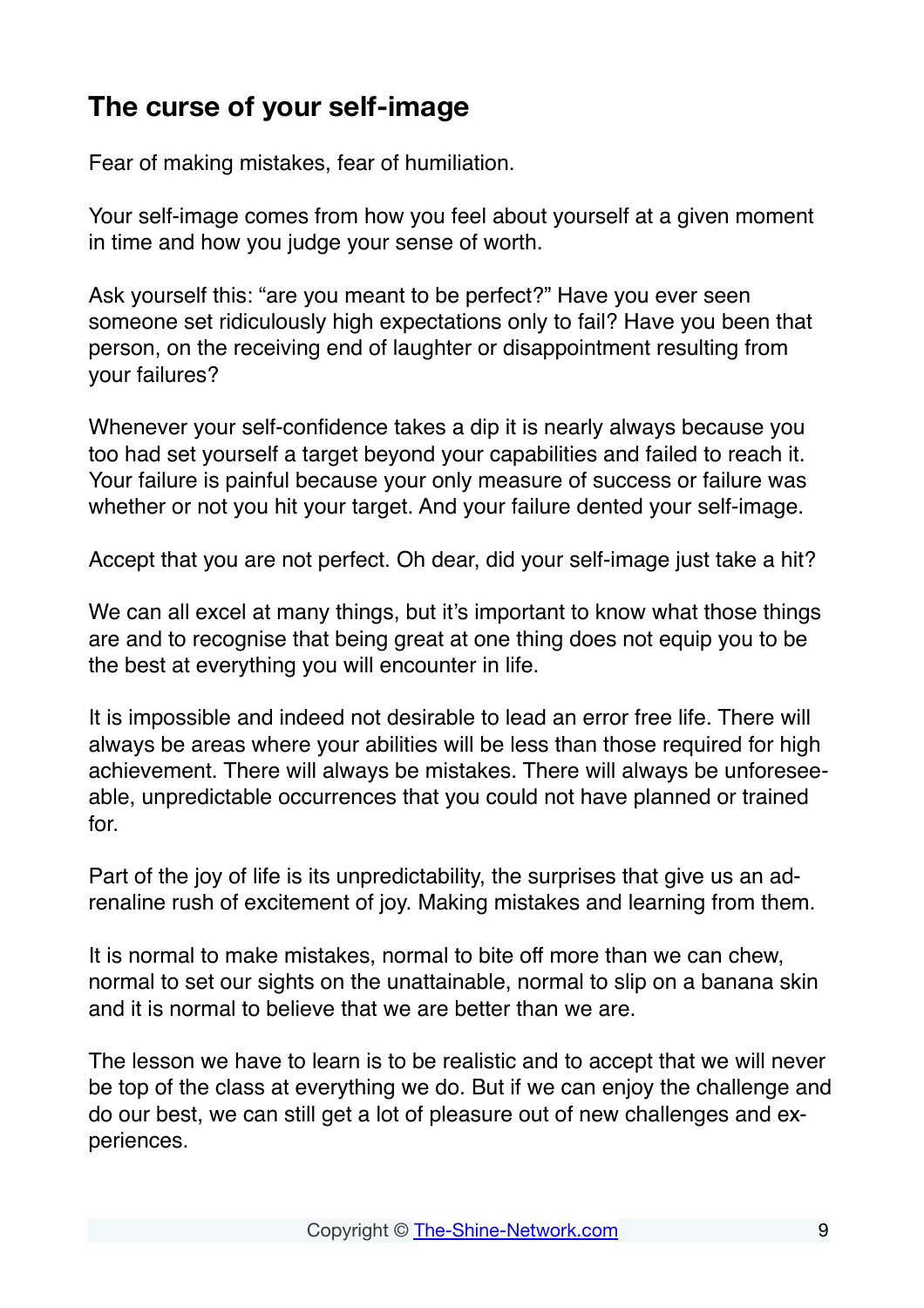The best medicine for your self image is to learn to laugh at yourself when you fail, when you don't measure up to other people's abilities in a particular sphere of activity.

Learn to be realistic about what to expect from yourself. Know you do not need to be a genius at everything you can possibly do. Know there will always be someone who is better than you and that's OK. It does not make you a lesser person.

The combination of everything that you are, the sum total of your being is unique, it has a power and a beauty all of its own.

Don't look outside yourself for your self-image. Don't try to be perfect always. Recognise that you have limitations and just do your best with what you've got, because what you've got is a whole lot.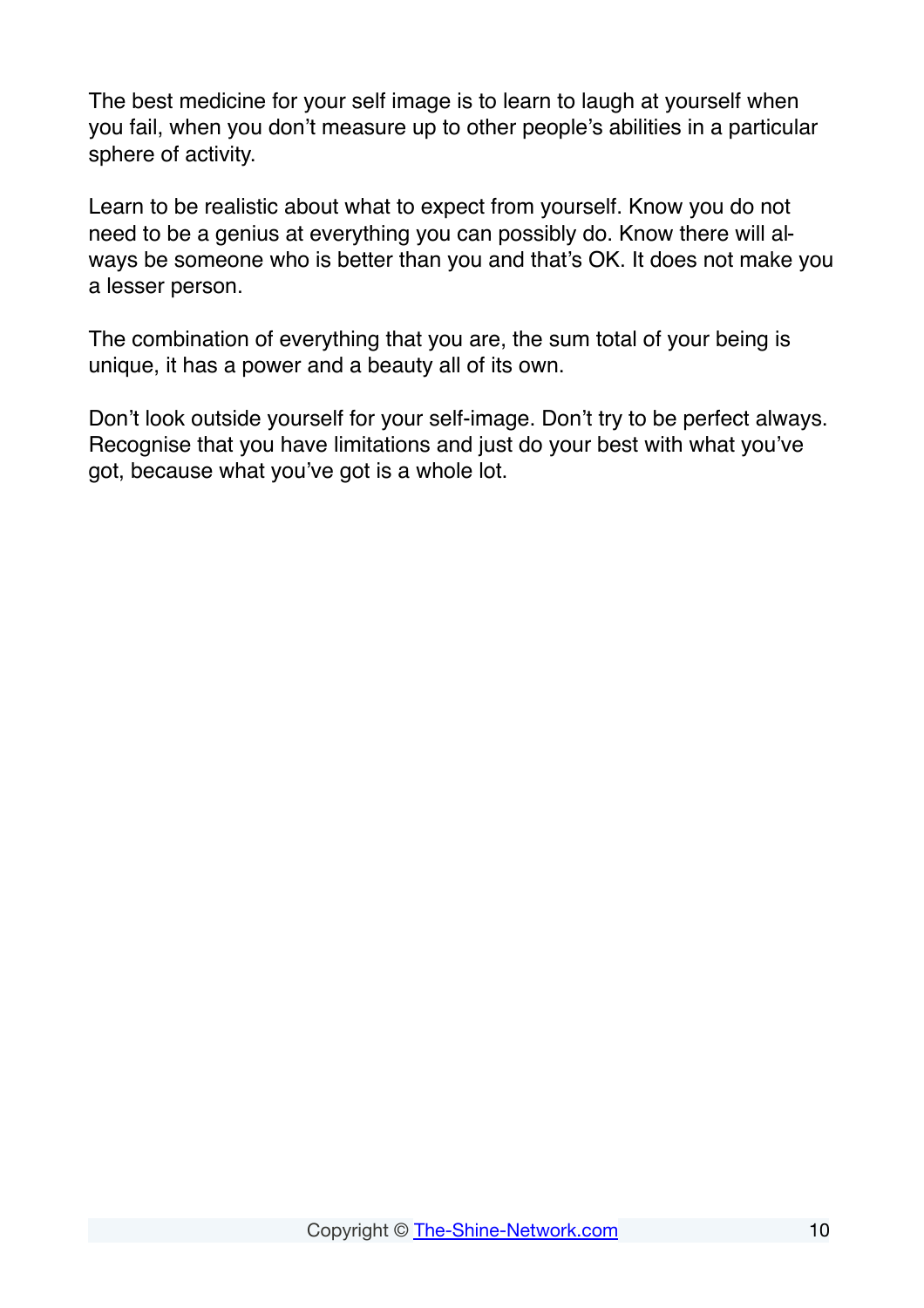#### <span id="page-13-0"></span>**The way to overcome your anxieties and loss of confidence**

Up to now you have been writing "anxiety" or "loss of confidence" programmes into your memory.

What is happening to you is that the moment you encounter any situation where you previously lost confidence you simply go onto autopilot and lose confidence again.

So, if it is the programmes you have stored in your memory that are causing you problems, you need to change the thoughts and behaviour patterns that you have written into your memory.

For example you may have a fear of public speaking. Every time you think about public speaking you immediately start to feel nervous and lose confidence. This means that thinking about public speaking automatically triggers a memory of nervousness and loss of confidence in your memory.

The solution is to write a new response into your memory.

This is simply done by asking yourself: "*how would I like to feel about public speaking?*" And, "*how would I like to behave when I am speaking in public?*"

Your answers might be: "*I would like to behave and feel as though I am confident, happy and in control when I speak in public.*"

You now have to act this out. Do it like this:

- 1. Think about speaking in public.
- 2. Feel confident, happy and in control. Do it now. Imagine that you are speaking in public and create the feelings of confidence, happiness and control.
- 3. Picture how you are behaving. Stand up right now and actually act with confidence, happiness and control.

Of course just doing this once will not override the public speaking anxiety programme that you have created over a number of years. You need to do the exercise above many times in order to embed it into your memory.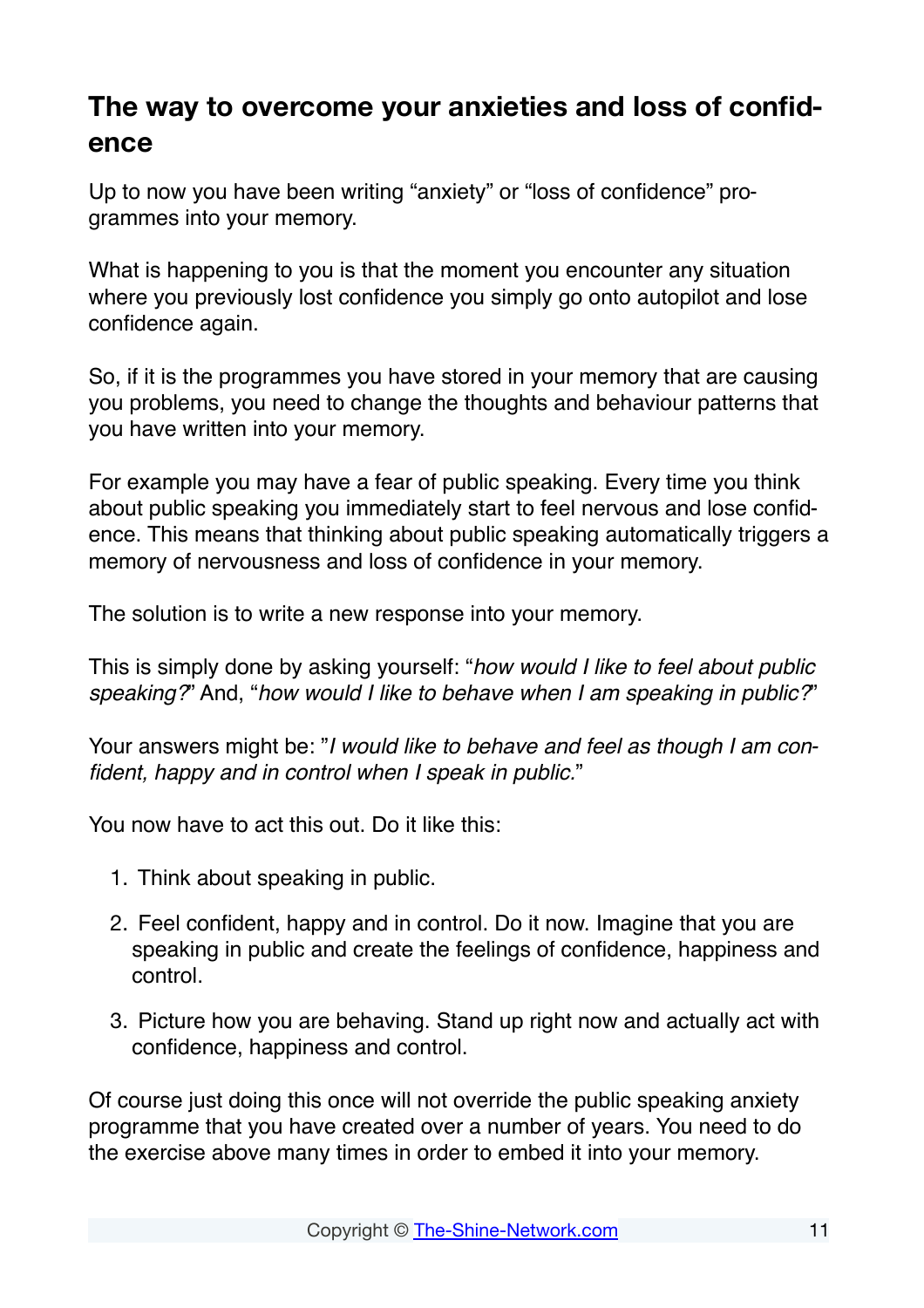## <span id="page-14-0"></span>**How to embed new feelings and behaviours into your memory**

This is your self-coaching programme. Do not rush this section, it is by far the most important page in the book.

Write a list of the situations where you lose confidence. Start writing now. Do not stop until you have at least five situations on your list.

| $\overline{2}$ |  |
|----------------|--|
| 3              |  |
| $\overline{4}$ |  |
| 5              |  |

Then write against each situation how you would like to feel and behave in each of the situations. Do this now.

| $\overline{2}$ |  |
|----------------|--|
| 3              |  |
| $\overline{4}$ |  |
| 5              |  |

Now enact your new feelings and behaviours every day, twice a day for the next thirty days.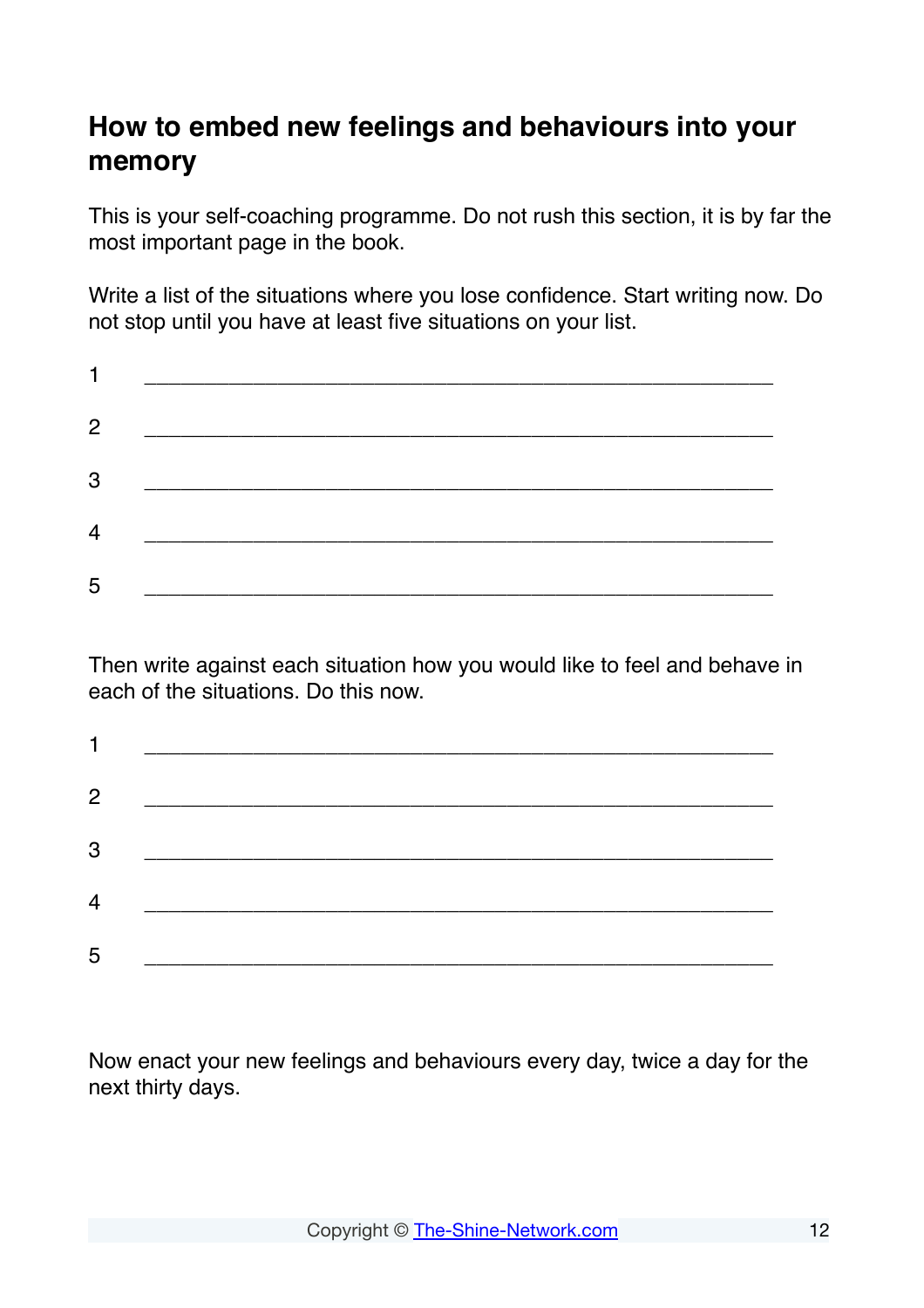#### <span id="page-15-0"></span>**How to guarantee success**

Even when you fail, ensure you do not lose confidence.

The more you succeed the more your confidence will increase.

You don't need to accept other people's score cards as being the absolute and only measure of success and failure.

*Guy's boss set him a target of 100 sales a month. Unfortunately that month a big factory in Guy's territory closed down that month and five thousand people lost their jobs. But despite the depression amongst the local population Guy still managed to make 60 sales. His boss told him that he had failed, but Guy knew that, given the circumstances he had done his best and his results were respectable.*

*Should he have lost confidence because of what his boss said or should he gain confidence from the knowledge that his best efforts had produced a good result in the prevailing conditions?*

The point is not to allow your performance as measured against a boss's target to affect your self-confidence but rather to feel confident that you have done your best in the circumstances.

*Judy had been invited on a date with Noel. She liked Noel a lot and made a great effort to look her best and to do her best to be amusing company. However, when they got to the party Noel spent the whole evening talking to and dancing with Shannon. Judy felt disappointed that Noel obviously preferred someone else to her.*

*She determined not to let the situation spoil her evening. She made up her mind to be amusing and enjoy the company of other people at the party. In the end a man called Owen took her home that night and he turned out to be the man for her.*

*Roger was the 100 metres champion of his running club. He was training hard for the regional championships. He knew that he was about to encounter competitors of a higher calibre than any he had ever run against before. The challenge of raising the bar excited him and he worked hard on his strength and fitness.*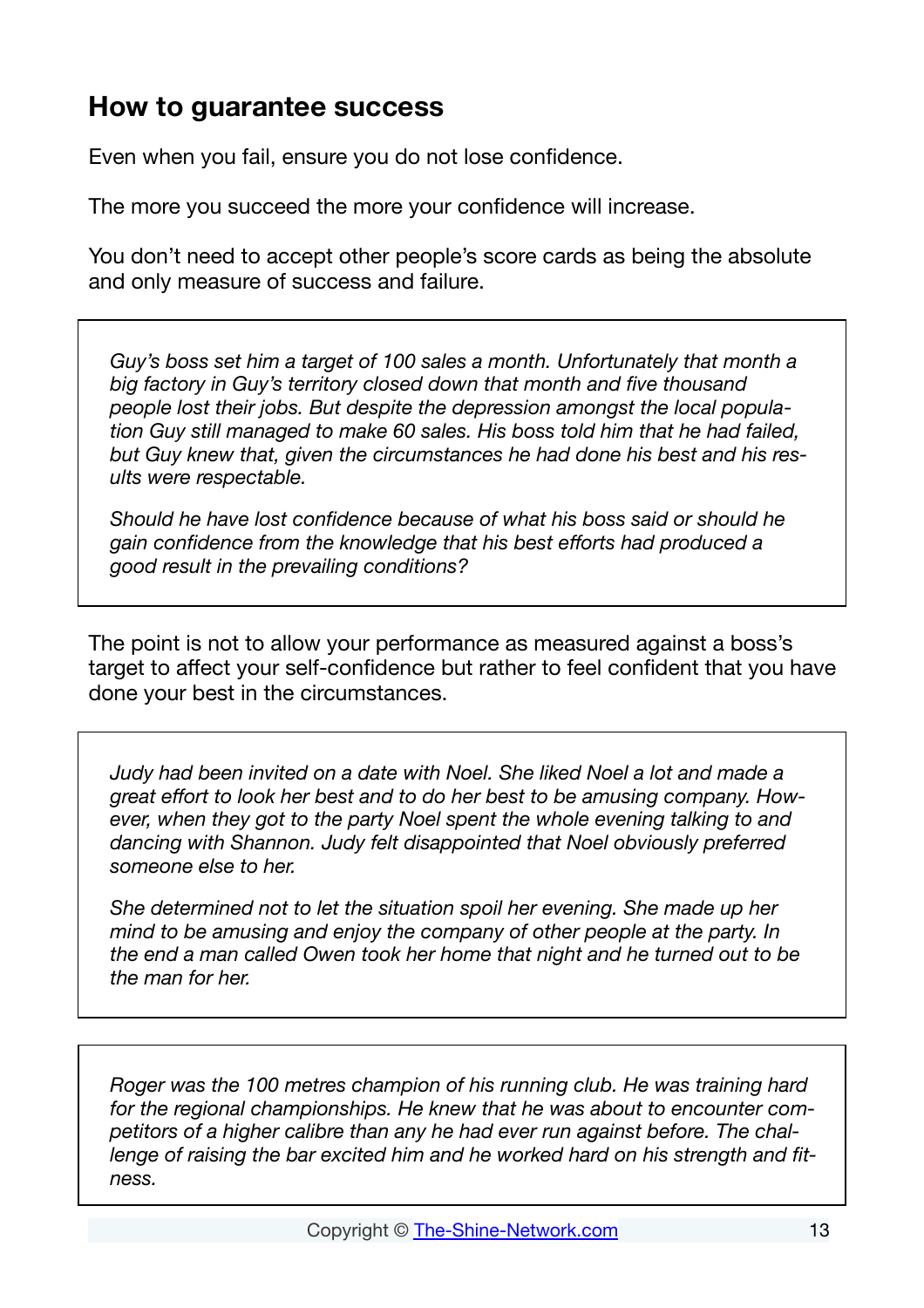*He knew that he could run under 11 seconds because he had done it on his home track. But he did not set that as his target, neither did he set himself the goal of winning the race. He simply told himself that he was only as good as he was on the day, that everyone else had probably trained just as hard as he had. There was no way of knowing what times they were achieving at home. He would simply give of his best, run as hard as he could and see what happened. Whatever the outcome he knew that he would feel good about himself knowing that he had done his best.*

*On the start line he was aware that he felt relaxed and ready. He could feel that the men beside him were nervous with anticipation and he took strength from the fact that they were obviously tense. Roger ran his best race ever and finished second to a man who broke the regional record. Afterwards Roger felt very good about himself because he had run his best race ever and been on the track when the regional recored was broken.*

*Donna had to make a big presentation to the whole company about the role her team played. The thought of speaking in front of so many people excited her and made her feel nervous.*

*As she started to plan what she would say she found herself thinking about the reaction she wanted to get from the audience. She visualised that by the end she wanted them all to be smiling and clapping in appreciation. Then doubt suddenly invaded her mind, "what if they don't applaud?" She had created a score card. She was set up to judge herself and to be judged by the applause of others.*

*She immediately reset her goal for the talk. She would ask those likely to attend the presentation what they needed to know about her team. She would find interesting ways to present the information, she would prepare thoroughly. Then she would do her best on the day and judge herself solely on the criteria of whether or not she had done here best.*

When you set a score that must be attained or a goal that must be reached it is always in the future. You are always striving to reach forward, you are not totally in the present.

When you are doing your best, you are doing your best right now. It is a present and continuous effort to achieve. It is a great way of focussing your mind and your energy. It is the best way to know, when the task is finished, that you can feel confident because you have done your best. Nothing more could have been asked of you.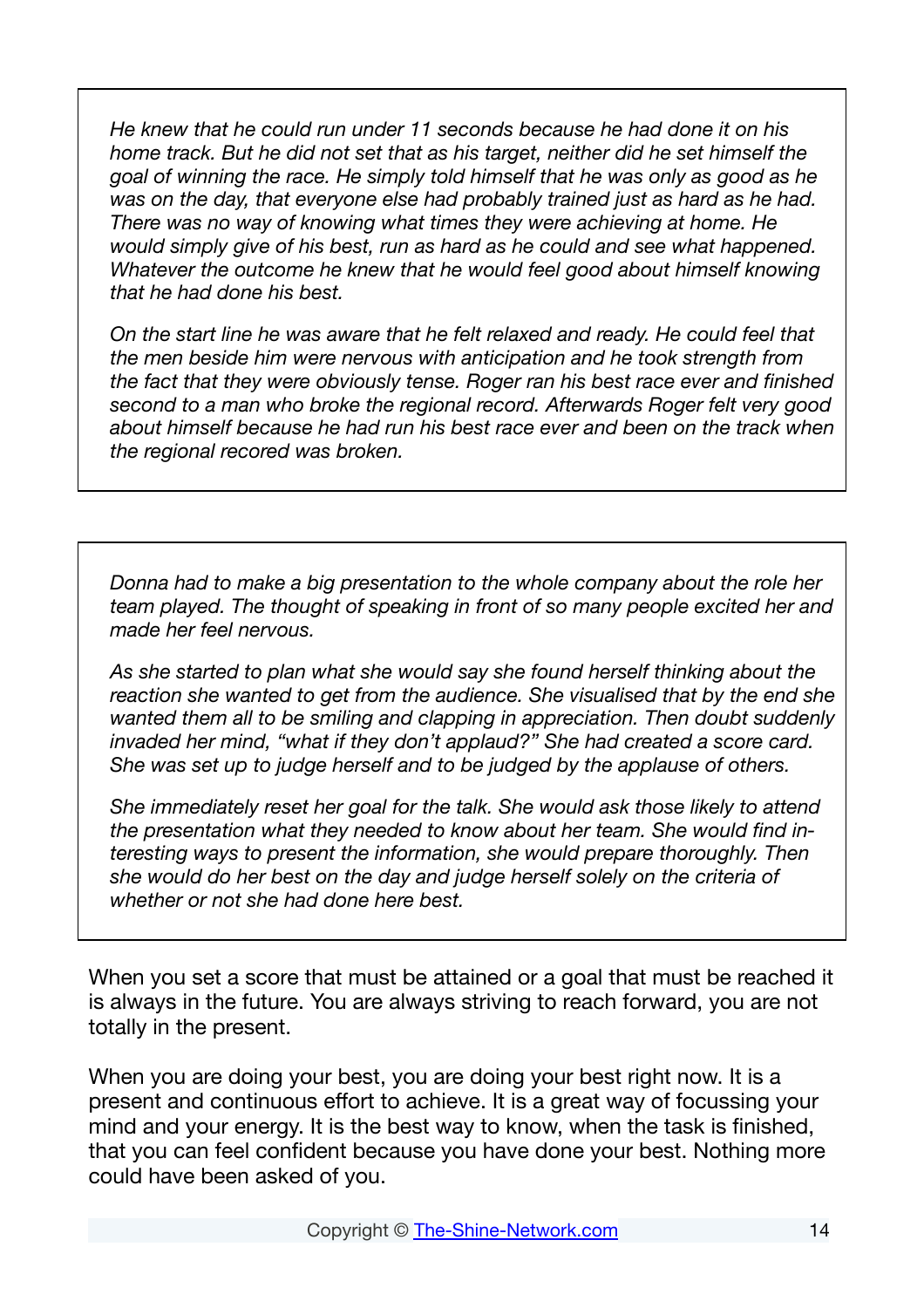### <span id="page-17-0"></span>**The power of optimism**

There is a scientifically proven relationship between optimism and confidence.

Many people chose to feel pessimistic in the belief that by being pessimistic they won't be disappointed if things do indeed turn out badly, and they will feel good if they are proven wrong and things actually turn out better than they anticipated. However, by always expecting the worst they programme their performance to produce poor results.

On top of that, if you are always expecting the worst you become miserable company, depression is likely to seek you out.

Conversely someone who is always expecting good things to happen is likely to be cheerful and programming themselves to help good results to come their way. They are more likely to attract lively people who will help them achieve their goals.

When you expect good results you feel good about your future and it helps you to feel confident in the present.

As you work through your self-coaching programme each day make sure that you feel optimistic that you are becoming a more confident person.